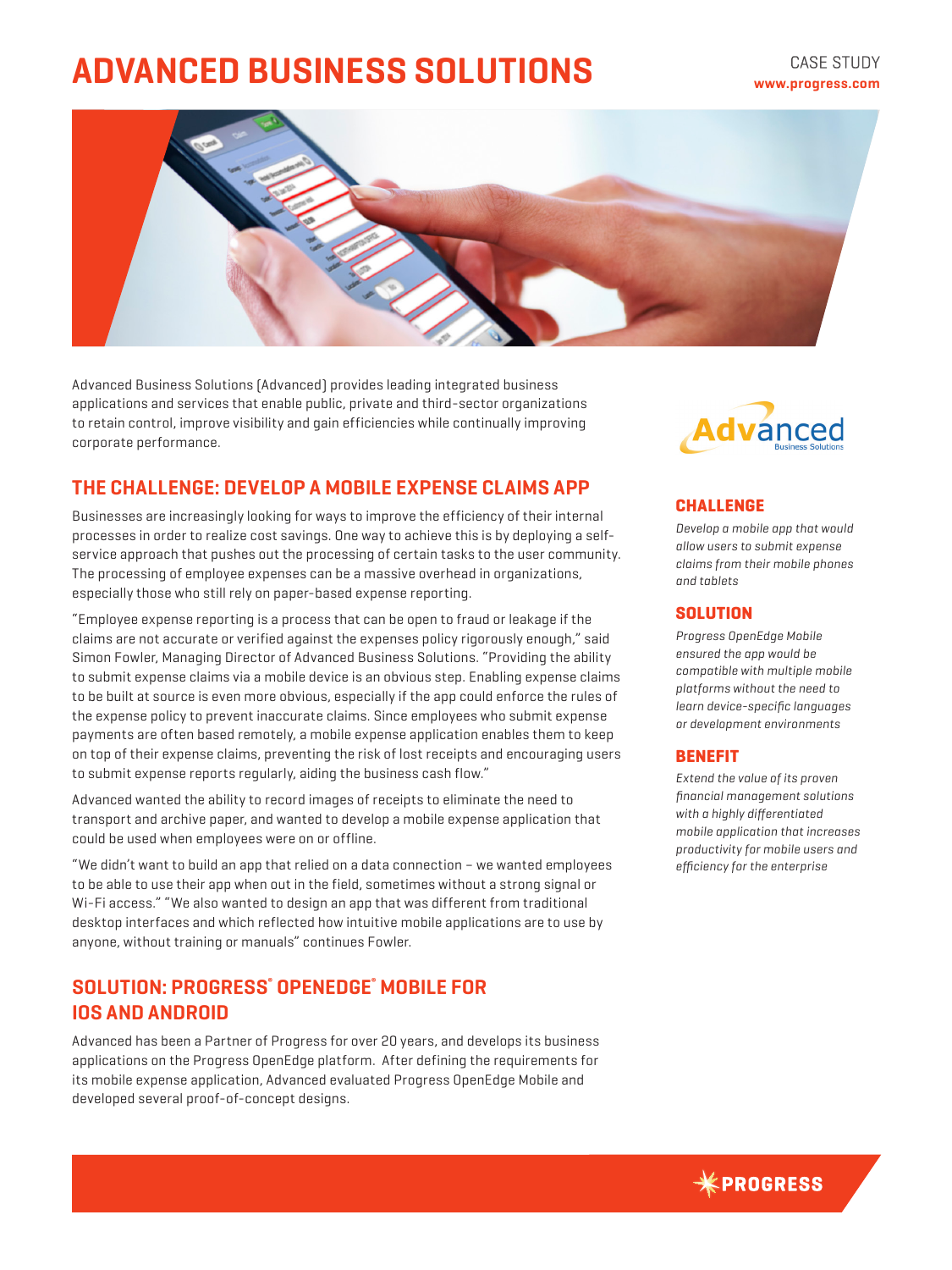Progress OpenEdge Mobile provides an integrated all-encompassing mobile user interface (UI) development platform to quickly and easily extend existing, or create new OpenEdge applications to support mobile users. With the new OpenEdge Mobile App Builder and visual designer it is simple to produce feature-rich mobile apps for the iOS and Android platforms with a write once, run anywhere approach. OpenEdge Mobile also provides an intuitive, highly productive visual designer for easy drag-and-drop development of mobile user interfaces, and an automated mobile application builder and mobile device emulation for testing.

"We're accustomed to building apps for desktop interfaces which can be a lengthy process. Progress OpenEdge Mobile provided a rapid route to developing mobile apps," said Fowler. "Progress OpenEdge Mobile's visual designer was a great help and made developing a mobile application 2-3x times faster than possible with competing solutions."

Advanced developed a series of proof-of-concept designs for management review, leading to the final definition of the functionality of the new app and funding for its development. Just three months after starting the development an initial release was available.

This innovative new expenses app is fully integrated with the company's workflow engine eBIS, and its financial management application OpenAccounts, enabling users to record and submit expense claims via their smartphones or tablets. The claim information is then uploaded into Advanced's eBIS and OpenAccounts solutions, submitted through a pre-defined approval workflow and then to financial management personnel for processing. At any stage, expenses can be authorized, rejected or more information requested from the employee.

OpenMobile Expenses has been initially developed for the IOS and Android platforms. "Advanced chose the Progress OpenEdge Mobile App Builder because of its write once, run anywhere functionality that enabled us to ensure the app was compatible with multiple mobile platforms without the need to learn device-specific languages or development environments," explained Fowler.

The app can be pre-set with mandatory fields in order to capture key information, such as dates, the reasons for the expense and the amount. The expenses can be easily categorized via a simple drop-down menu. All expenses are automatically checked to ensure adherence to company policies—such as the maximum cost per meal—and those expenses that exceed these rules are automatically flagged for user review. The application is also integrated with an online mileage application that calculates the distance between travel points. This ensures the complete accuracy of mileage and fuel claims before they are submitted.

## **THE BENEFITS**

"The technical support from Progress has been fantastic, and the Progress user groups have been very helpful. They've given us ideas and technical feedback on our designs that we've incorporated," said Fowler. "We are now looking at other key business processes that would be good candidates for using Progress OpenEdge Mobile to develop mobile applications."

"Eliminating a manual process allows each employee to make more efficient use of their time," Fowler continued. "For example, our R&D team was an early user of the beta version – quickly they realized how easy it was to photograph receipts and fill in and submit an expense claim in about 5 minutes, whereas in the past it could have taken up to an hour. Traditionally, employees have to gather their receipts, copy them, fill in an Excel spreadsheet, staple everything together and submit the expense claim and many employees did expense claims in their personal time.

OpenMobile Expenses will provide employees with the ability to log expenses at the point they incur them, simplifying and streamlining the workflow. Expenses can be logged while the mobile device is offline, so employees can make productive use of travel time. Data entry is much faster, since users can easily duplicate past expenses such as rail tickets or previous mileage claims, or save frequent expenses as "favorites" and recall them from drop-down

*"Advanced chose the Progress OpenEdge Mobile App Builder because of its write once, run anywhere functionality that enabled us to ensure the app was compatible with multiple mobile platforms without the need to learn devicespecific languages or development environments."* 

*Simon Fowler Managing Director Advanced Business Solutions*

*"Progress OpenEdge Mobile's visual designer is a great help, it makes developing a mobile application 2-3x times faster than possible with competing solutions."* 

*Simon Fowler Managing Director Advanced Business Solutions*